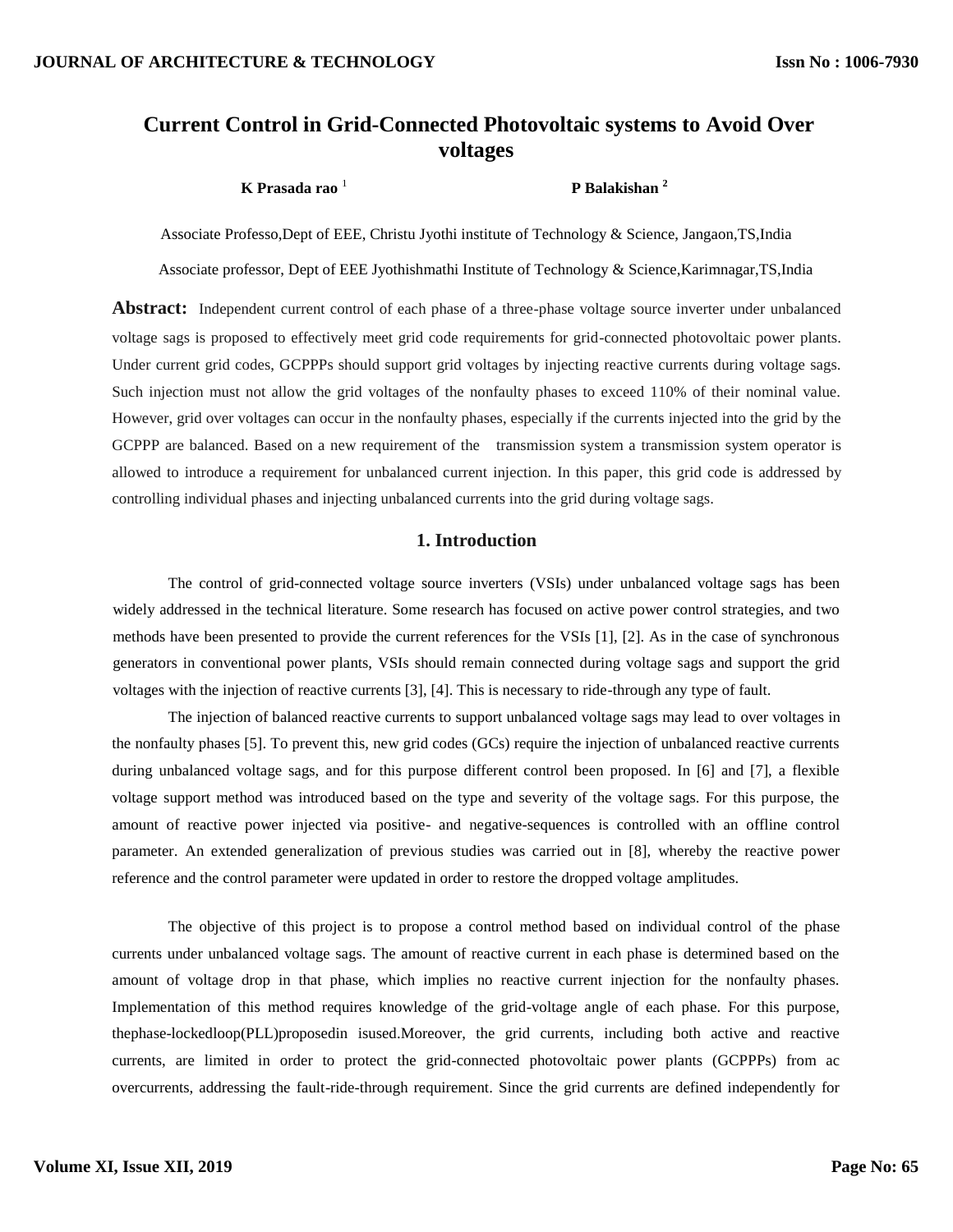each phase, two methods are proposed to prevent the controllers from trying to inject a zero-sequence into the grid. In this study, the proposed control technique was tested experimentally in a scaled-down GCPPP connected to a low-voltage (LV) programmable ac power supply.

#### **2. The Photovoltaic System**

A PV system consists of a number of interconnected components designed to accomplish a desired task, which may be to feed electricity into the main distribution grid, to pump water from a well, to power a small calculator or one of many more possible uses of solar-generated electricity. The design of the system depends on the task it must perform and the location and other site conditions under which it must operate. This section will consider the components of a PV system, variations in design according to the purpose of the system, system sizing and aspects of system operation and maintenance. There are two main system configurations – stand-alone and gridconnected. As its name implies, the stand-alone PV system operates independently of any other power supply and it usually supplies electricity to a dedicated load or loads. It may include a storage facility (e.g. battery bank) to allow electricity to be provided during the night or at times of poor sunlight levels. Stand-alone systems are also often referred to as autonomous systems since their operation is independent of other power sources.

### **3. Photovoltaic Inverter**

The inverter is the heart of the PV system and is the focus of all utility-interconnection codes and standards. A Solar inverter or PV inverter is a type of [electrical inverter](http://en.wikipedia.org/wiki/Electrical_inverter) that is made to change the [direct current](http://en.wikipedia.org/wiki/Direct_current) (DC) electricity from a [photovoltaic array](http://en.wikipedia.org/wiki/Photovoltaic_array) into [alternating current](http://en.wikipedia.org/wiki/Alternating_current) (AC) for use with home appliances and possibly a [utility](http://en.wikipedia.org/wiki/Utility_grid)  [grid.](http://en.wikipedia.org/wiki/Utility_grid) Since the PV array is a dc source, an inverter is required to convert the dc power to normal ac power that is used in our homes and offices. To save energy they run only when the sun is up and should be located in cool locations away from direct sunlight. The PCU is a general term for all the equipment involved including the inverter and the interface with the PV (and battery system if used) and the utility grid. It is very important to point out that inverters are by design much safer than rotating generators. Of particular concern to utility engineers is how much current a generator can deliver during a fault on their system. Inverters generally produce less than 20% of the fault current as a synchronous generator of the same nameplate capacity. This is a very significant difference.

#### **4. Power Quality Problems with PV Inverters**

Large numbers of PV inverters on low-voltage feeders can give power quality problems and may result that in certain cases; temporarily the national standard for power quality EN50160 is exceeded. This is the result even when all the PV inverters individually satisfy the IEC 61000-3 specification. Not completely covered by standards at this moment is the effect of harmonic current emission by PV inverters as a response on harmonic distortion of the grid voltage. Also not completely covered by standards at this moment is the production of harmonic current emission due to a resonance phenomenon between the network and PV inverters. All these effects can lead to a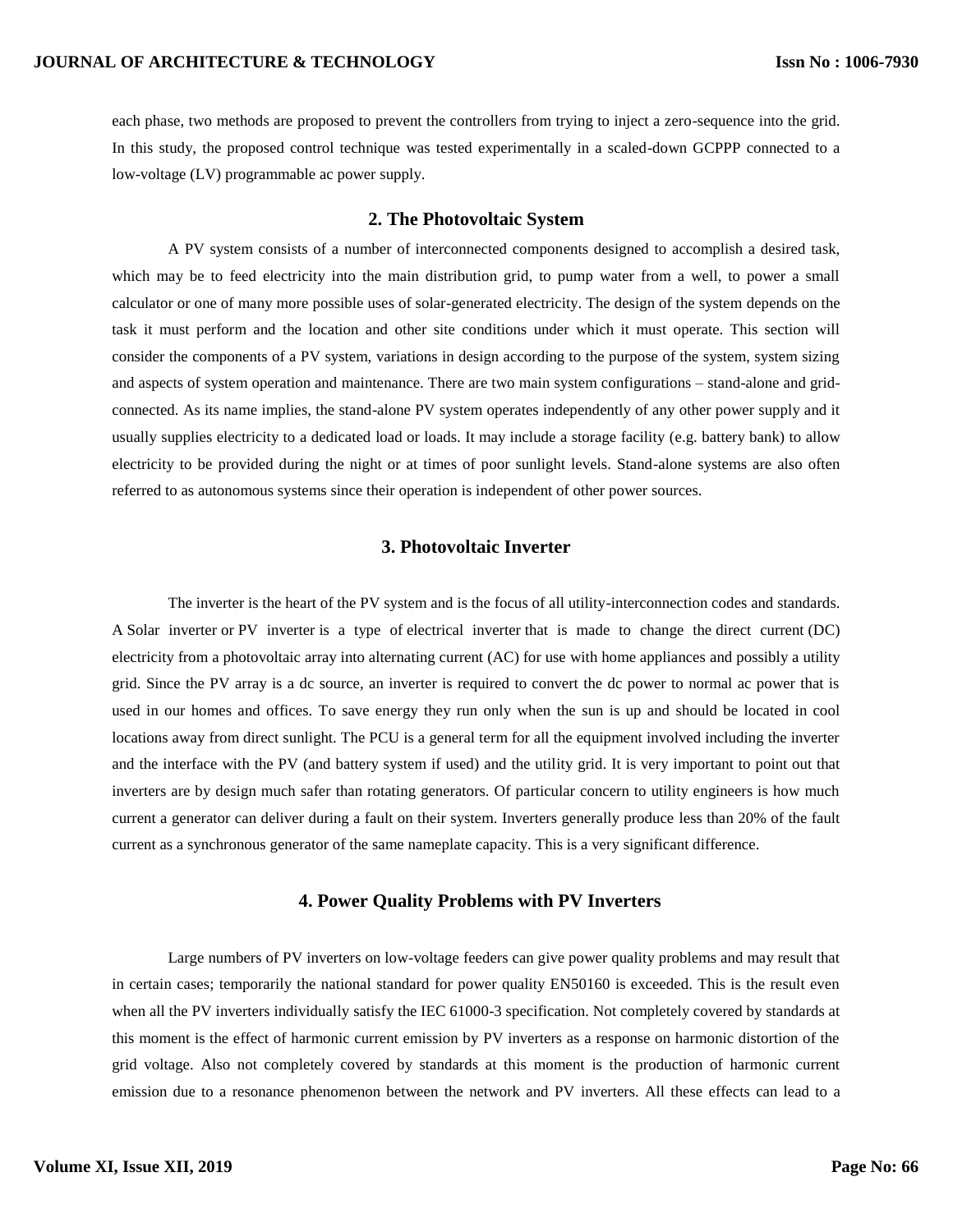#### **JOURNAL OF ARCHITECTURE & TECHNOLOGY**

higher harmonic current emission of the PV-inverters, which is design dependent. These harmonic emissions can be minimized by good design practice, which anticipates on future standardization.

### **5. Power Quality of PV Inverters Related to Topology and Control Aspects**

Converters for PV systems can be divided into two groups, namely: Line commutated inverters and self commutated inverters. Line commutated inverters are commonly used for high power converters, while selfcommutated converters are commonly used for small PV-inverters. Only inverters with line currents up to maximum 16 amperes per phase and therefore only self-commutated inverters will be discussed. A further limitation will be the focus on single-phase inverters. Within the mentioned limitations, PV inverters consist in general of different stages and transformer options. To comply with standards, these inverters with their pulse-width modulation (PWM) converter controllers generate a sinusoidal output current. In practice switching frequencies of 20 - 500 kHz are used in different power stages.

Several inverter concepts are used in these group of small single-phase inverters, examples are:

· Single-stage concept of H-bridge pulse-width-modulated (PWM) DC-DC converter directly coupled to the grid · Single-stage concept of H-bridge PWM DC-DC converter coupled to the grid with a low frequency (LF) isolation transformer



Fig:1 Single-stage H-Bridge PWM converter and low-frequency transformer

### **6. PI Controller**

The general block diagram of the PI speed controller is shown in Figure 2



FIG. 2. Block diagram of PI speed controller.

The output Of the speed controller (torque command) at *n*-th instant is expressed as follows: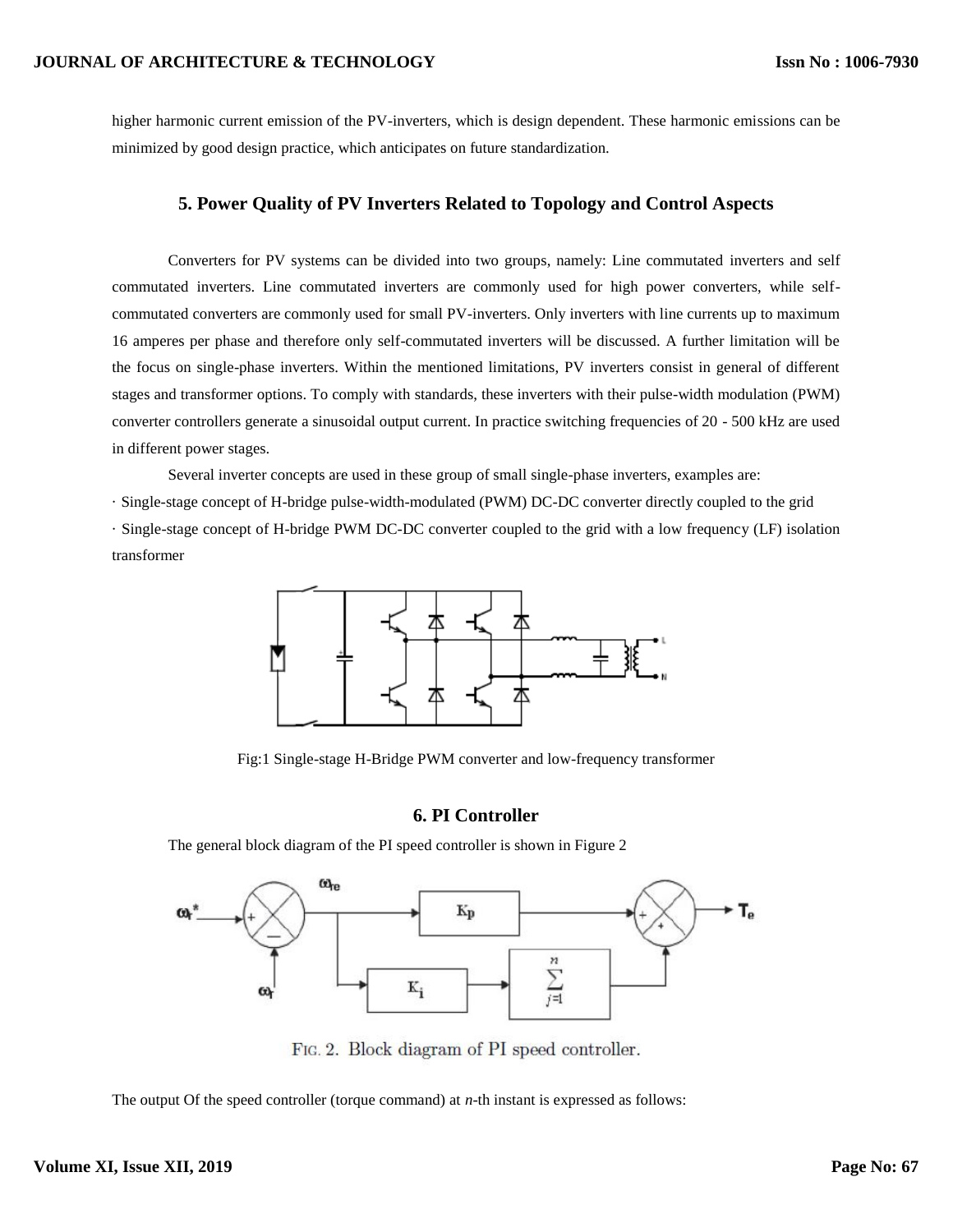#### **JOURNAL OF ARCHITECTURE & TECHNOLOGY**

 $Te(n)=Te(n-1)+Kp\ \omega re(n)+Ki\omega re(n)$  (1)

Where *Te* (*n*) is the torque output of the controller at the *n*-th instant, and *Kp* and K*i* the

proportional and integral gain constants, respectively.A limit of the torque command is imposed as

$$
T_{e(n+1)} = \begin{cases} T_{e\text{max}} & \text{for} \quad T_{e(n+1)} \ge T_{e\text{max}} \\ -T_{e\text{max}} & \text{for} \quad T_{e(n+1)} \le -T_{e\text{max}} \end{cases}
$$

The gains of PI controller shown in (1) can be selected by many methods such as trial and error method, Ziegler–Nichols method and evolutionary techniques-based searching. The numerical values of these controller gains depend on the ratings of the motor.

#### **7. Limiting the Phase Currents**

Under a voltage sag condition, the controller increases the active currents to maintain the power injected into the grid. At the same time, reactive current needs to be injected into the faulty phases to support the grid voltages. Consequently, the total phase currents may increase above the maximum acceptable values, which would eventually trigger the over current protection. To avoid this situation, priority is given to the reactive current injection to support the grid voltages. Therefore, the amplitudes of the active currents are limited based on the reactive current required for each phase. The priority under voltage sag is to support the grid voltages with the injection of reactive currents. However, the current of each phase cannot go beyond the maximum acceptable value defined for the inverter. Therefore, in the case of over current in one phase, the active current of that phase should be limited. The current limiter in Fig. 2 is defined as follows:

$$
\int_{i}^{i} \sqrt{\hat{i}_{R}^{2} - x} + \hat{i}_{A}^{2} \leq \hat{I}_{n}
$$
\n
$$
\hat{i} A x = \overline{A}, \qquad \text{if and} \quad (2)
$$

$$
\qquad \qquad \mathrm{if} \quad \sqrt{\widehat{l}_{n}^{2}-\widehat{i}_{R-x}^{2}}, \qquad \qquad \mathrm{if} \quad \sqrt{\widehat{i}_{R-x}^{2}+\widehat{i}_{A}^{2}}>\widehat{I}_{n}
$$

where *x* stands for phases *a*, *b*, and *c*. The actual current reference for each phase is obtained by multiplying the amplitudes of the active and reactive currents by the cosine and sine, respectively, of the phase angle obtained from the PLLs. The final current reference for each phase is achieved by adding the active and reactive current components.

Therefore, this zero-sequence should be removed from the current references.

#### **8. RESULTS AND DISCUSSIONS**

Experimental results were obtained by connecting the scaled down GCPPP to the laboratory "weak" grid. First, balanced currents were injected. In this case, the lowest line-to-line voltage was considered for the droop control. This implies the injection of balanced reactive currents into all three phases. The detailed control method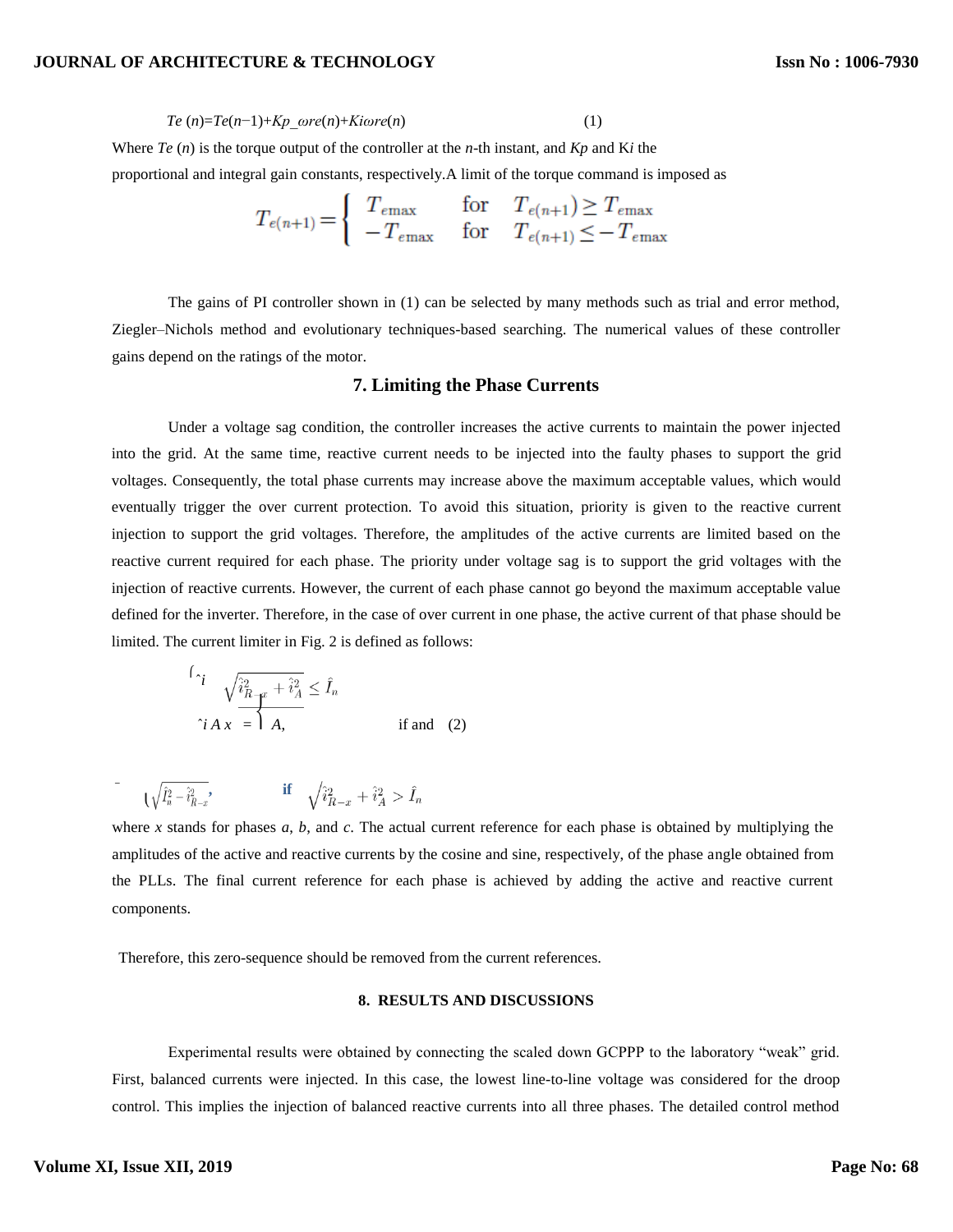under balanced currents can be found. Fig. 4 –Fig.10 shows the results obtained under a line-to-ground (LG) voltage sag with 100% voltage drop in phase *a* imposed at the grid side of the transformer. The voltage magnitudes are scaled down by a factor of 20 to be able to show them on the oscilloscope. As demonstrated, the injection of balanced reactive currents under unbalanced voltage sags leads to voltage rise in the non-faulty phase. In this case, the amplitudes of the grid voltages rise from  $8.547 \times 20 = 170.94$  V to  $8.731 \times 20 = 174.63$  V, which equates to an increase of 1.84% of the grid voltages during the voltage sag. Although this value does not reach the limit defined by the GCs, this test shows the effect of raising the voltage of the non-faulty phases above the nominal value.

The performance of the proposed method was demonstrated in the following test. Consider the same voltage sag as the one in the previous test. Since the LG voltage sag is of Type *B*, the respective voltage sag at the LV side of the transformer, after passing through a *Dyn*11 transformer, is a Type *C* voltage sag. As a result, the reactive current should be injected only into the two faulty phases at the inverter side.. In this case, since there is no injection of reactive current into the non-faulty phase (green phase), there is no voltage rising in that phase, while the voltages of the other two phases rise owing to the injection of the appropriate reactive currents.



Fig.3 Simulink diagram of a proposed system



Fig, 4 Voltage source waveform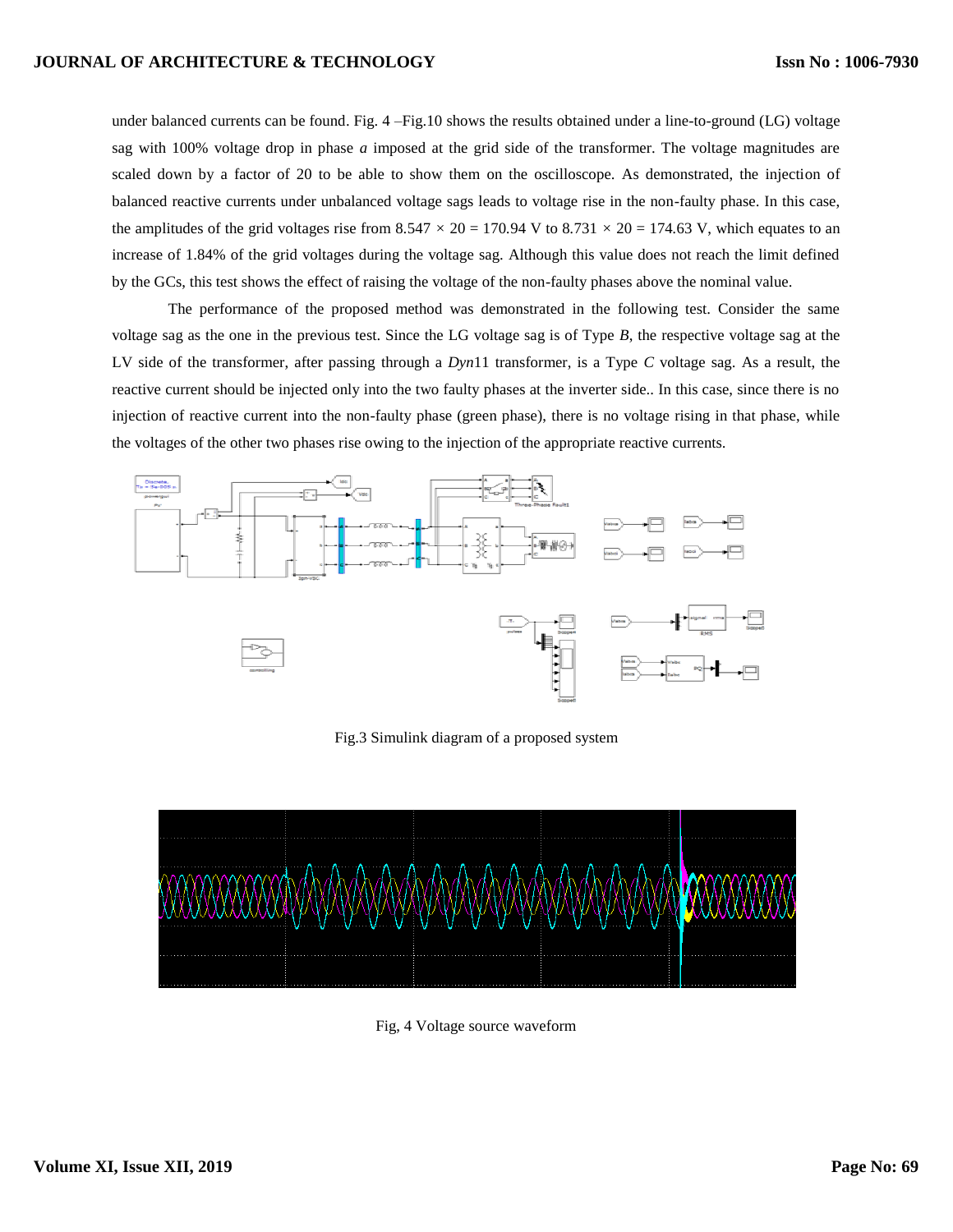

Fig.5 Voltage Reference wave form



Fig.6 Current Source wave form



Fig.7 Current Reference wave form



Fig.8 Reactive current Input wave form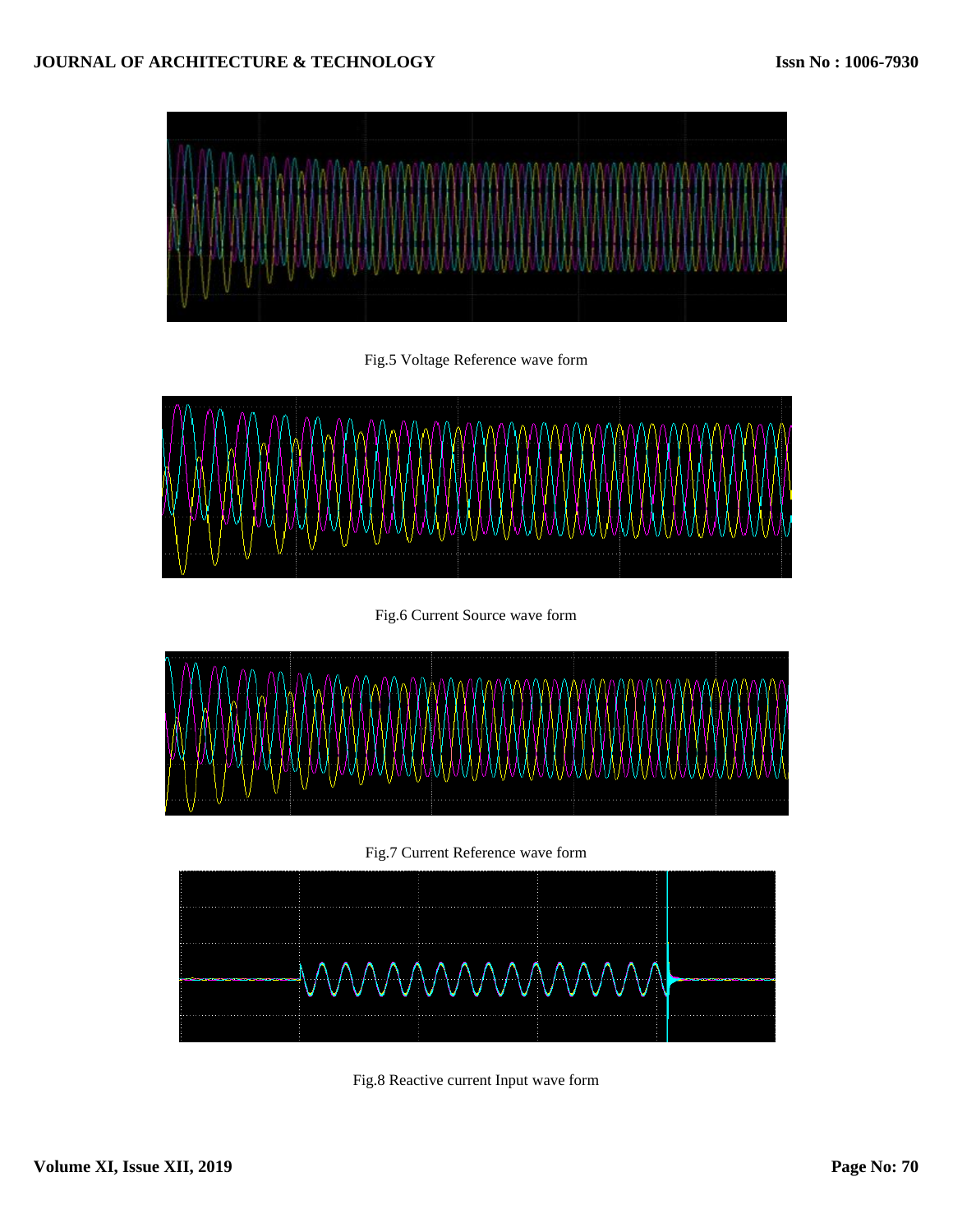

Fig.9 Reactive current Output wave form



Fig.10 Induvidual Phase Angles

# **9.CONCLUSION**

In this project, a new control method based on individual control of the three phases of a GCPPP has been proposed. The independent control of the reactive currents injected into the grid protects the non-faulty phases from overvoltage. The reactive currents are determined separately based on the amount of voltage drop in each phase. The active current references of each phase need to be limited based on the required amount of reactive currents. Furthermore, in a threephase system, it is necessary to eliminate the zero-sequence from the current references generated. In this project, two solutions for removing the zero-sequence component have been proposed. Finally, a method for rescaling the instantaneous current references to avoid producing over-voltages in the non-faulty phases, while preventing the GCPPP from over-currents has also been proposed. This proposed control method has been tested experimentally on a scaled-down laboratory prototype operating with a "weak" grid.

# **REFERENCES**